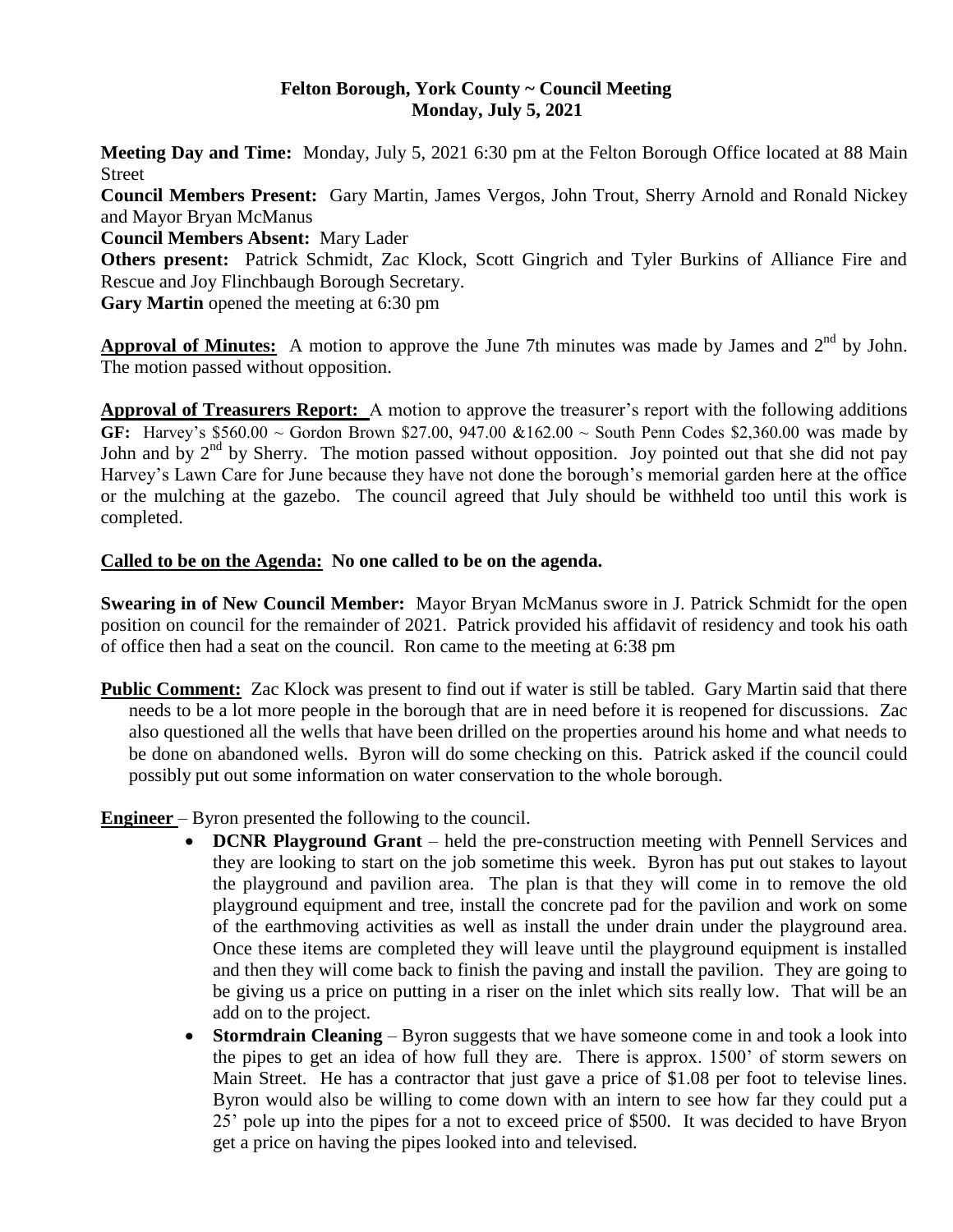- **CDBG Engineering fees**  If the borough used CDBG funds, the borough will need to go through the qualification process of picking an engineer to do the work. Gordon Brown cannot do if for the \$1,000 the borough has as in kind match for the project so we will need to follow the CDBG guidelines in order to pay for the engineering out of the funds. There has been no new information from the YCPC on the grant.
- **Church Lane DGLVR**  Joy is doing the traffic count on Wednesday and will be submitting the grant application by the due date of July  $29<sup>th</sup>$ .
- **Multi-Modal Grant –** There is a Multi-Modal Grant available through DCED that we could apply for Water Street. There is a \$100 application fee and the minimum project cost is  $$100,000$  with a 30% match that is due July  $29<sup>th</sup>$ . The council decided that it is worth trying to obtain the grant. A motion to approve Resolution 2021-04 to request a Multimodal Transportation Funding grant for \$300,000 for Water Street Reconstruction was made by Patrick and  $2<sup>nd</sup>$  by James. The motion passed without opposition. Byron left the meeting at 7:32 pm.

## **Solicitor:**

- **Ordinance No. 2021-01, authorizing the Borough Tax Collector to Charge Fees:** The ordinance has been advertised and may be adopted at the July or August borough council meeting. A copy of the ordinance is attached. A motion to adopt Ordinance No. 2021-01 authorizing the borough's tax collector to collect fees was made by Gary and  $2<sup>nd</sup>$  by Patrick. The motion passed without opposition.
- **Baseball Field Use Agreement with Felton Baseball Team:** At the request of the Borough Secretary, CGA updated the original agreement and provided a copy of the updated agreement to Joy for coordination of signatures. Joy mentioned that this came about from a phone call from an insurance company in regards to damage from a ball during a game. Our agreement with the team was very old and needed to be updated. Joy provided the new agreement to Darren Wise to review.
- **Ordinance Enforcement**: Jeff provided guidance on zoning ordinance and other ordinance enforcement by email dated June 21, 2021, with an updated procedure moving forward. This email was provided to the council in email and in tonight's council packet.
- **Fire Police Requests**: Upon request of the borough secretary, Jeff assisted along with Chief Gingrich with reviewing the issue as to whether it is necessary for fire police requests to be submitted to the borough council as workers compensation coverage is not carried for the fire company, but the workers compensation coverage is carried by the fire company. Based upon Jeff's experience with workers compensation insurance companies and cases, he would advise that if the Chief thinks that if the council approval of events will help the Fire Company, then perhaps it could continue to grant them. Scott said that it is still required for the borough to approve them.
- **Refuse Bids**: CGA is in the process of preparing the refuse bid packet. They are preparing the following timeline for preparation and advertising:
	- o Current Refuse contract expires on December 31, 2021
	- $\circ$  Approve Garbage bid specifications and packet, and authorize advertising at the August 9<sup>th</sup> meeting
	- $\circ$  Advertise in the York Newspaper on Sept 24<sup>th</sup> and October 4<sup>th</sup>
	- o Receive bids at the November 8 or December 6 borough council meeting
- **Collection Report:** Reviewed by the council.
- **Municipal Night at the Ballpark, York Revolution, Friday, October 1, 2021:** Save the date.

**Code Enforcement –** Joy informed the council that the owner of 62/64 Main Street was in the office today and requested more time to clean up the property. Joy is going to tell him that he needs to contact Cliff at South Penn Codes directly since they are already handling the situation.